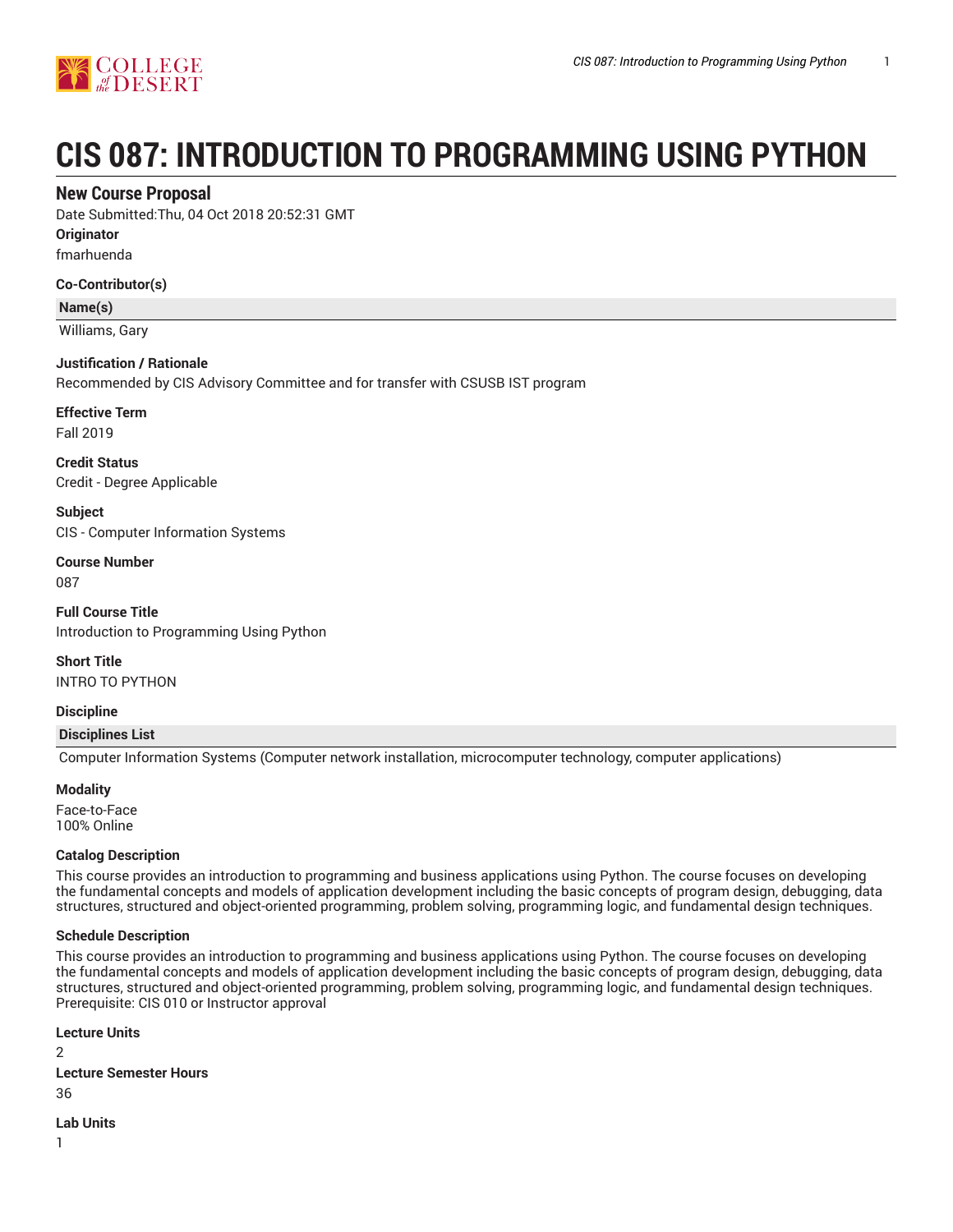

**Lab Semester Hours** 54

**In-class Hours** 90

**Out-of-class Hours**

72

**Total Course Units**

3 **Total Semester Hours** 162

**Prerequisite Course(s)** CIS 010 or Instructor approval

# **Required Text and Other Instructional Materials**

**Resource Type** Book **Open Educational Resource** No

**Formatting Style**

APA

**Author** Zelle, John

**Title**

Python Programming: An Introduction to Computer Science

## **Edition**

3rd

**City** New York

**Publisher** Franklin, Beedle, and Associates

**Year** 2016

**College Level** Yes

**Flesch-Kincaid Level** 12

**ISBN #** 978-1590282755

**Class Size Maximum** 32

**Entrance Skills**

Identify the fundamental computer concepts and terminology used for input, processing, output, and storage.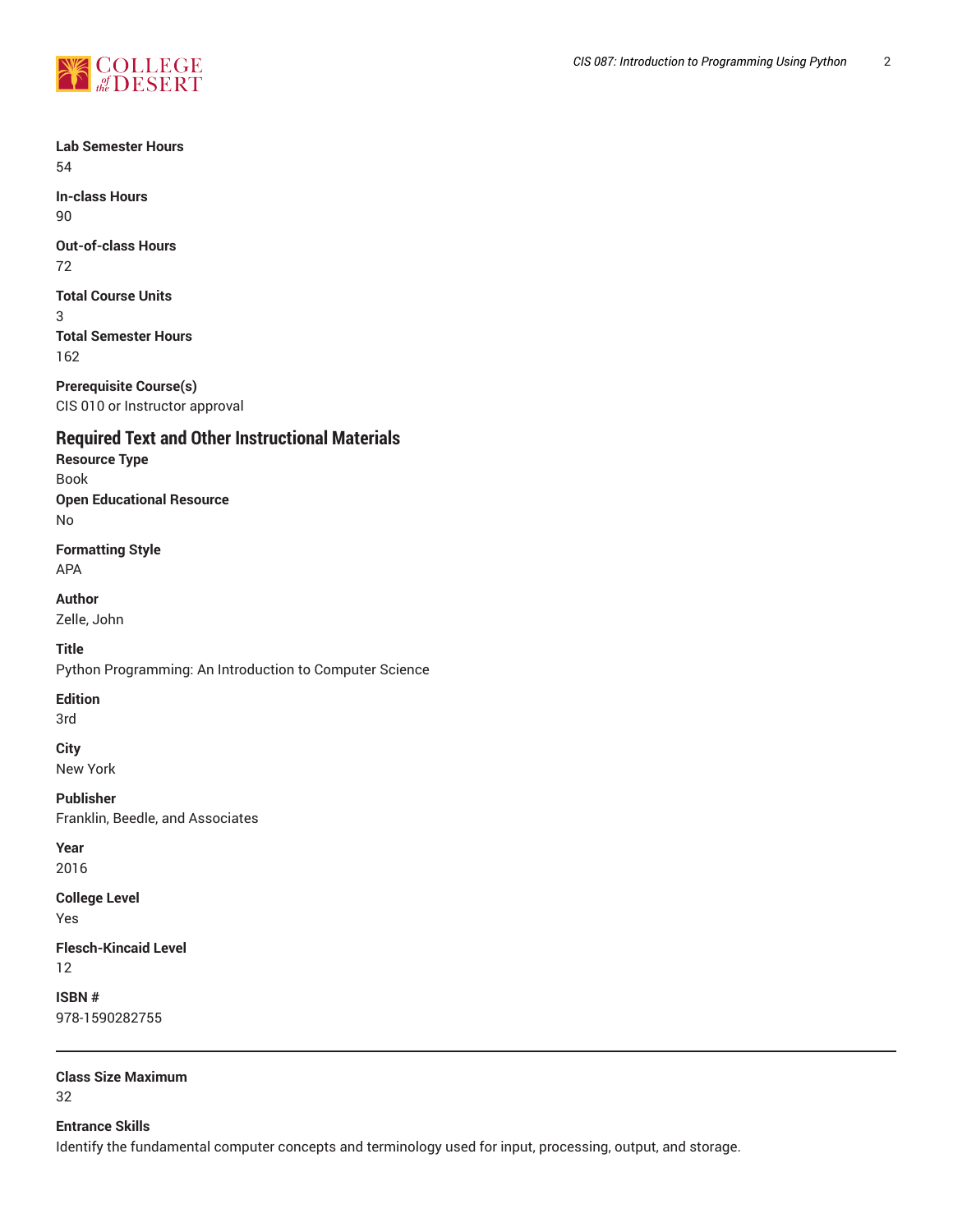

#### **Prerequisite Course Objectives**

CIS 010-Using computers effectively requires that students can express their instructions in a form that the computer program can understand and execute.

CIS 010-Students must understand what they want to accomplish, what logical steps are required to accomplish the objective, and how to submit instructions to the computer to achieve the required objective.

CIS 010-Compare and contrast the basic categories of system software and application software.

CIS 010-Explain the basic concepts and understand the uses of various categories of productivity software, including word processing, electronic spreadsheets and database management.

#### **Entrance Skills**

Identify the key features and software such as operating systems, word processors, spreadsheets, databases, communications, and graphics.

#### **Prerequisite Course Objectives**

CIS 010-Explain the basic concepts and understand the uses of various categories of productivity software, including word processing, electronic spreadsheets and database management.

#### **Entrance Skills**

Apply the principles of and solve problems with computer applications.

#### **Prerequisite Course Objectives**

CIS 010-All of the courses in the Computer Information Systems program require students to learn to think critically. CIS 010-Students must understand what they want to accomplish, what logical steps are required to accomplish the objective, and how to submit instructions to the computer to achieve the required objective.

### **Course Content**

- 1. Survey of current languages
- 2. Program design tools and programming environments
- 3. Using documentation
- 4. Software life-cycle including design, development, styles, documentation, testing and maintenance.
- 5. Programming with Numbers and Strings
- 6. Objects and Graphics
- 7. Sequences
- 8. Strings
- 9. Lists
- 10. Sets and Dictionaries
- 11. Files
- 12. Functions
- 13. Decision Structures
- 14. Loops
- 15. Simulation Design
- 16. Objects and Classes
- 17. Algorithm Design, Sorting, Searching, and Recursion
- 18. Procedural versus objected oriented programming

### **Lab Content**

Lab content will be covered through individual and/or group activities. These activities are project-based and business oriented that cater to the course content.

- Reinforce the following concepts:
- Program design
- Program development life-cycle
- Requirements determinants and analysis
- Modular design
- Techniques for modeling program structures
- Programming concepts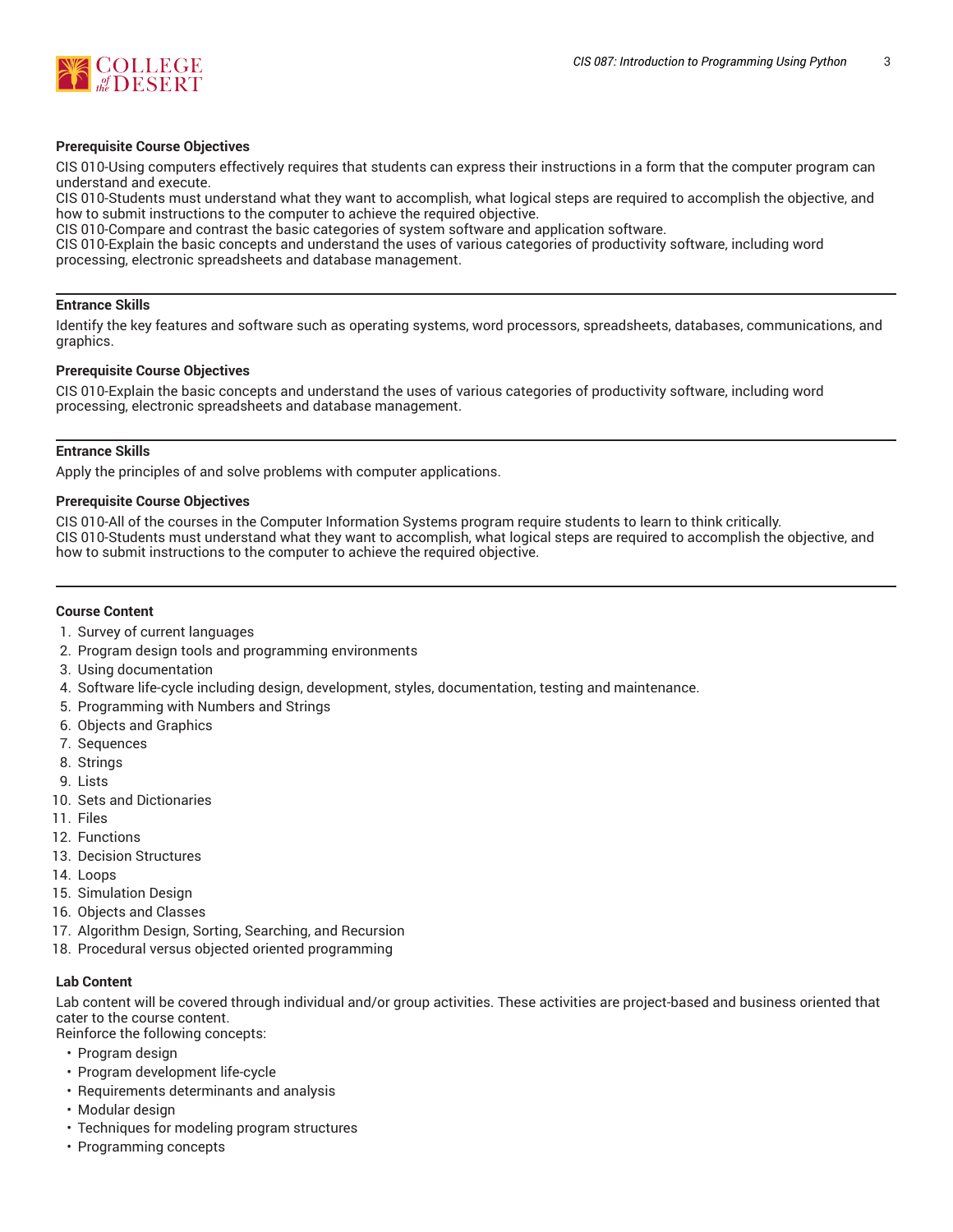

- Variables
- Literals
- Types
- Expressions
- Procedures
- Functions
- Parameters
- Operators and operations
- Decision logic
- Looping
- Sub-procedures
- Passing parameters
- Coding
- Unit testing
- Control structures

## **Course Objectives**

|             | <b>Objectives</b>                                                                                                                                          |
|-------------|------------------------------------------------------------------------------------------------------------------------------------------------------------|
| Objective 1 | Describe the basic components of the Python software development environment.                                                                              |
| Objective 2 | Define and properly use high-level programming language and control structures and syntax.                                                                 |
| Objective 3 | Describe the Python software development life cycle from concept design through documentation, testing and<br>maintenance.                                 |
| Objective 4 | Define both primitive and compound data types and give examples in Python of each type.                                                                    |
| Objective 5 | Use Python variable expressions in a program to compute numeric and string results.                                                                        |
| Objective 6 | Explain what an algorithm is and give examples of how algorithms are implemented in a Python program.                                                      |
| Objective 7 | Design, implement, test, and debug a program or function that can be used in programs, and demonstrate the way<br>parameters are passed in such functions. |
| Objective 8 | Write Python programs using object-oriented design, and contrast the difference between object-oriented and<br>procedural code.                            |
| Objective 9 | Describe the internal representation of characters, strings, records, and arrays.                                                                          |

## **Student Learning Outcomes**

|           | Upon satisfactory completion of this course, students will be able to:                                                                                                                                             |
|-----------|--------------------------------------------------------------------------------------------------------------------------------------------------------------------------------------------------------------------|
| Outcome 1 | Compose and debug Python programs which make use of the fundamental control structures and function-building<br>techniques common to all programming languages.                                                    |
| Outcome 2 | Utilize object-oriented programming techniques to design and implement a clear, well-structured Python program<br>using design classes and objects.                                                                |
| Outcome 3 | Demonstrate basic problem solving skills by analyzing problems, modeling a problem as a system of objects, creating<br>algorithms, and implementing models and algorithms in an object-oriented computer language. |

## **Methods of Instruction**

| <b>Method</b>                      | Please provide a description or examples of how each instructional<br>method will be used in this course.                                                      |
|------------------------------------|----------------------------------------------------------------------------------------------------------------------------------------------------------------|
| Lecture                            | Presentation of class lectures/discussions/demonstrations to model<br>and explain the fundamental concepts of programming, algorithms, and<br>problem solving. |
| Laboratory                         | Students will create Python programs to solve real-life business needs.                                                                                        |
| Demonstration, Repetition/Practice | Students will have to incorporate instructor feedback on each of their<br>Python lab<br>activities and resubmit for grading.                                   |
| Technology-based instruction       | Use of Integrated Development Environment (IDE) for software<br>development.                                                                                   |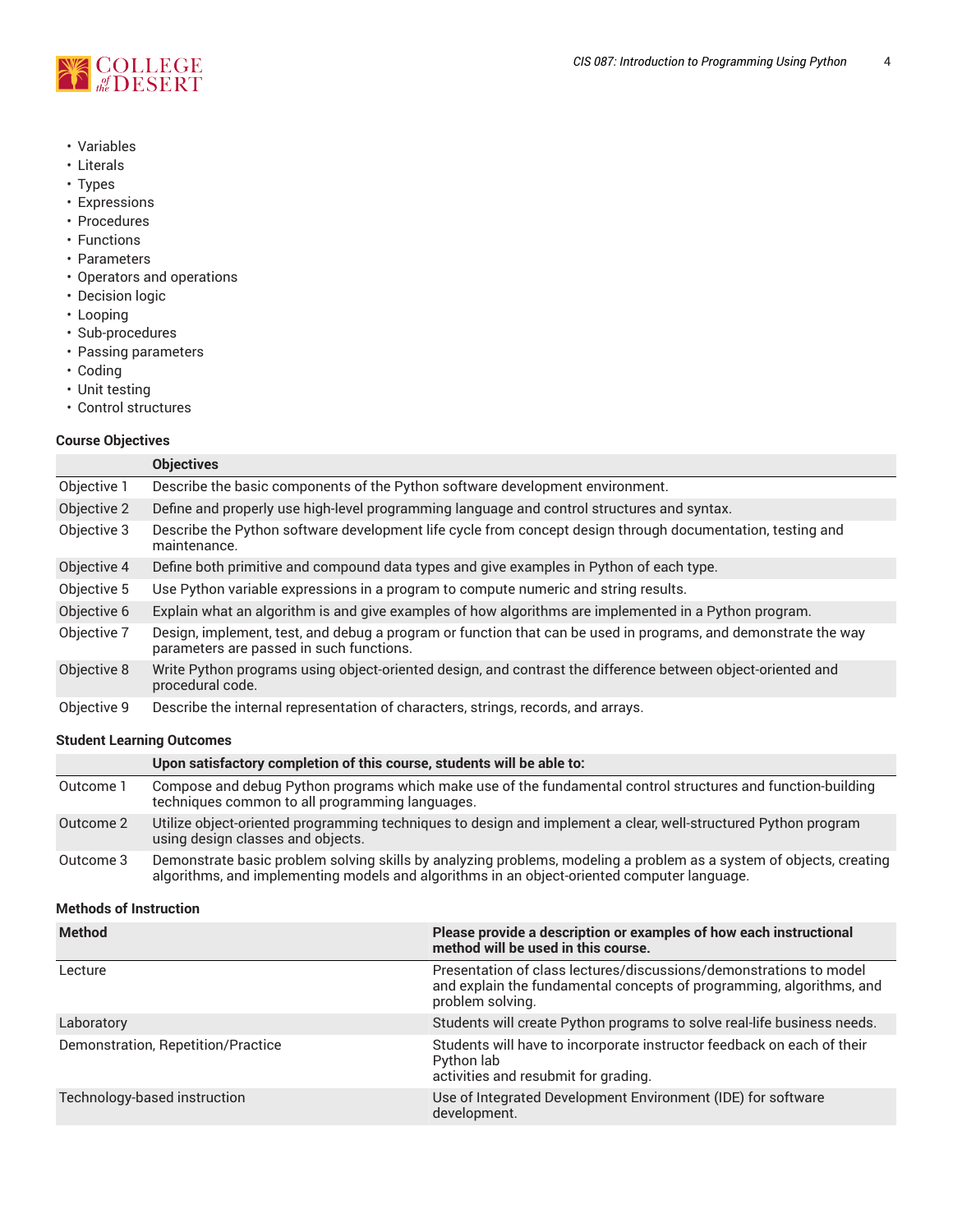

| Activity           | Activities focused on addressing areas of improvement in the<br>fundamental concepts of Object-Oriented programming, such as elevator<br>programming and algorithm flow. |
|--------------------|--------------------------------------------------------------------------------------------------------------------------------------------------------------------------|
| <b>Discussion</b>  | Students will discuss assigned Business/CIS cases.                                                                                                                       |
| Collaborative/Team | Work group consisting of developing an algorithm to fulfill business<br>needs.                                                                                           |
| Participation      | Students will participate in discussion regarding best practices in object-<br>oriented programming.                                                                     |

## **Methods of Evaluation**

| <b>Method</b>                                    | Please provide a description or examples of how<br>each evaluation method will be used in this course.    | <b>Type of Assignment</b> |
|--------------------------------------------------|-----------------------------------------------------------------------------------------------------------|---------------------------|
| Written homework                                 | Write reports of system development procedures.<br>Approximately 15 hours outside of class.               | Out of Class Only         |
| Group activity participation/observation         | Work group consisting of developing an algorithm to In Class Only<br>fulfill business needs.              |                           |
| Product/project development evaluation           | Develop Python programs based on group work<br>algorithm.                                                 | In Class Only             |
| Mid-term and final evaluations                   | Students will complete quizzes and exams<br>throughout the course.                                        | In Class Only             |
| Reading reports                                  | Read Python documentation. Approximately 15<br>hours                                                      | Out of Class Only         |
| Student participation/contribution               | Students will participate in discussions regarding<br>assigned Business/CIS cases.                        | In Class Only             |
| Laboratory projects                              | <b>Integrated Development Learning Environment</b><br>(IDLE) lab simulations. Build Python programs.      | In Class Only             |
| Presentations/student demonstration observations | Students will demonstrate to the class the function<br>of each line of their Python source code.          | In Class Only             |
| Computational/problem-solving evaluations        | Students will be required to create a Python<br>program that solves a problem. Approximately 20<br>hours. | Out of Class Only         |
| Product/project development evaluation           | Students will evaluate presented code and provide<br>an efficiency report. Approximately 15 hours.        | In and Out of Class       |
| True/false/multiple choice examinations          | The course will contain various types of<br>examinations. Approximately 10 hours.                         | In and Out of Class       |

## **Assignments**

## **Other In-class Assignments**

- Create a Python program
- Design user interface using controls (text box, label, button, menu . . .)
- Write event procedures to handle events from controls
- Use IF statements or Case structure to make decision based on the test of a condition
- Break down a complicated problem (calculation) into smaller units. Solve each unit using a procedure or function
- Create multiform project
- Use loop structure to repeat an operation multiple times.
- Create console application that calculates Gross Pay, Net Pay, and Taxes Withheld based on specified user input.
- Create console application that utilizes selection control to create the 'Menu Driven Banking' application.

## **Other Out-of-class Assignments**

Readings: Textbooks, Supporting references, Websites, Periodicals, course handouts.

Students will be asked to read white papers and Internet based information describing algorithms in order to discuss the topic of algorithm creation during class.

Writing: Analyses, Reports, Responses/Reactions, Critiques.

Students will be asked to write a detailed list of pseudocode for describing a simple process and evaluating how that would translate to the logic of object oriented programming.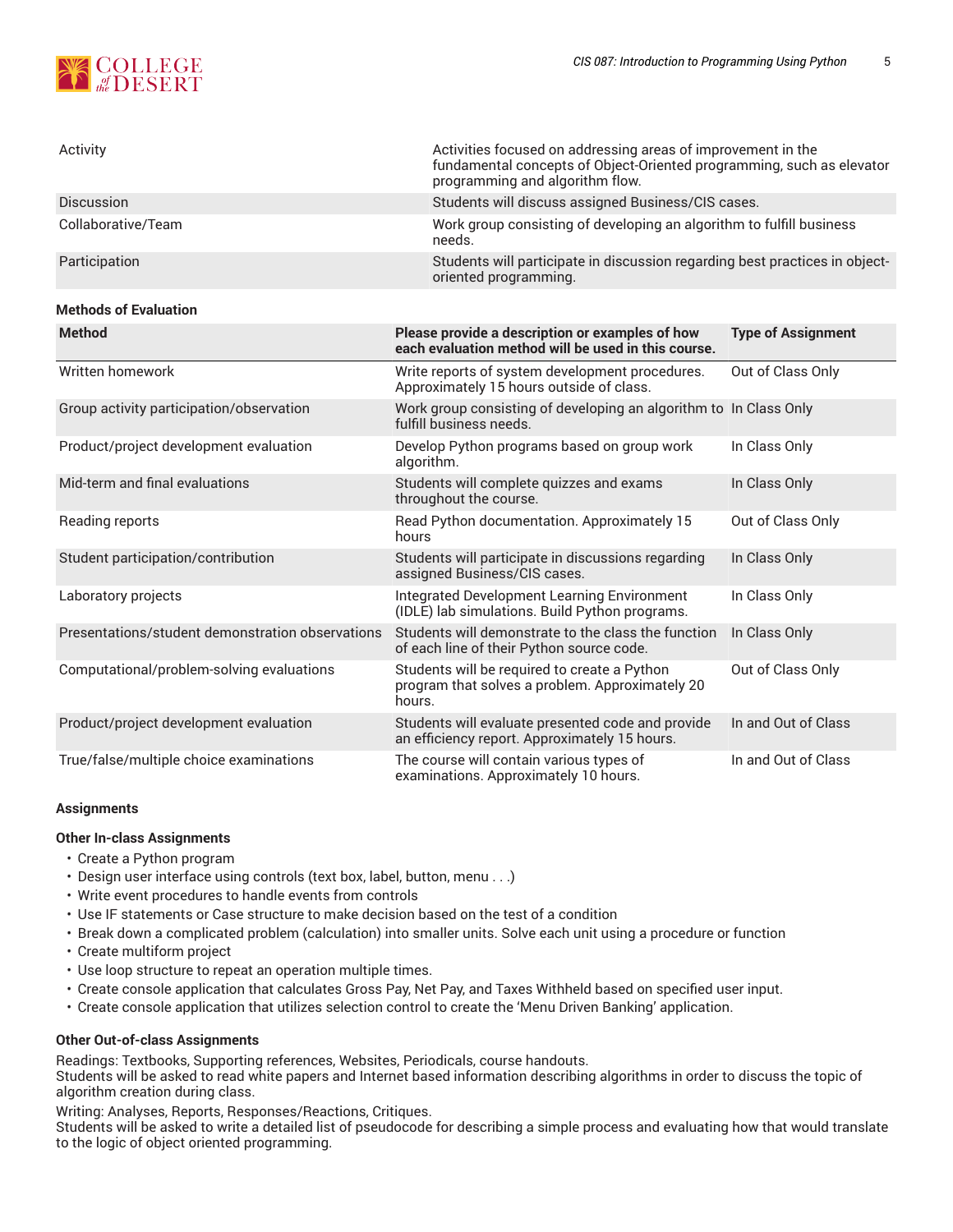

Critical Thinking: Summarizes the problem/question/work assignment, considers the influence of context and assumptions, communicates own perspective or position, Identifies implications and consequences, applies appropriate tools in problem-solving. Students will be asked to compare and contrast popular programming languages and determine which language is best used for which application, defending their decisions.

## **Grade Methods**

Letter Grade Only

# **Distance Education Checklist**

# **Lab Courses**

## **How will the lab component of your course be differentiated from the lecture component of the course?**

The lecture portion of the course will consist of readings and activities (e.g. pseudocode, algorithms) that will build knowledge of the Python programming language and program structure.

Students will be writing Python scripts and programs during the lab component of the course.

## From the COR list, what activities are specified as lab, and how will those be monitored by the instructor?

Activities that involve the students writing Python scripts will be specified as lab. The course will contain Canvas weekly assignments that require students complete working Python programs that achieve a particular goal.

## **How will you assess the online delivery of lab activities?**

Lab activities will require that students install an Integrated Development Environment (IDE) to create their software; this has been the primary issue in all our other programming courses. We have developed a robust module centered around the IDE so students can complete their lab activities.

We realized that IDE was the issue because fewer students turned in their lab coding assignments. We will use these type of techniques to assess our delivery methods.

## **Instructional Materials and Resources**

## If you use any other technologies in addition to the college LMS, what other technologies will you use and how are you ensuring **student data security?**

We will be using IDEs that is open source to develop code. It will not contain or traffic student data.

## **If used, explain how specific materials and resources outside the LMS will be used to enhance student learning.**

The IDE is necessary for the development of all computer programs.

# **Effective Student/Faculty Contact**

## Which of the following methods of regular, timely, and effective student/faculty contact will be used in this course?

## **Within Course Management System:**

Timely feedback and return of student work as specified in the syllabus Discussion forums with substantive instructor participation Regular virtual office hours Private messages Online quizzes and examinations Video or audio feedback Weekly announcements

## **External to Course Management System:**

Direct e-mail E-portfolios/blogs/wikis Posted audio/video (including YouTube, 3cmediasolutions, etc.) Synchronous audio/video **Teleconferencing** Telephone contact/voicemail

## Briefly discuss how the selected strategies above will be used to maintain Regular Effective Contact in the course.

There will be weekly discussions regarding topics related to the course with appropriate instructor participation. Students will create and upload Python programs of their creation. These activities will receive appropriate instructor feedback.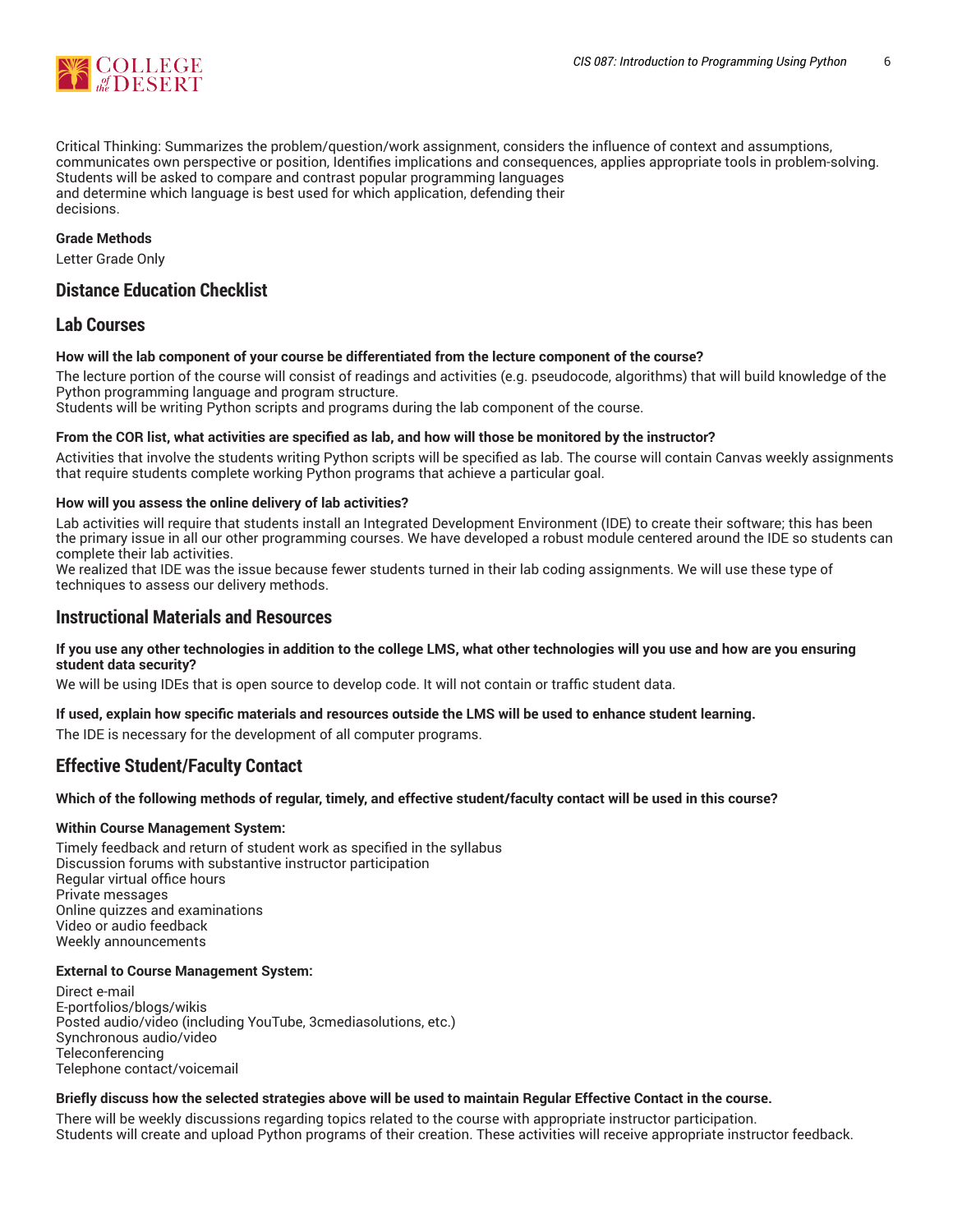

# **Online Course Enrollment**

**Maximum enrollment for online sections of this course** 32

# **Other Information**

**Provide any other relevant information that will help the Curriculum Committee assess the viability of offering this course in an online or hybrid modality.**

This course is really meant as a sister course to our CIS 86 (Visual Basic) course but with a different language. We have been successfully delivering CIS 86 online since the inception of COD's online program.

# **Comparable Transfer Course Information**

**University System** UC **Campus** UC Santa Cruz

**Course Number** CMPS 5P

**Course Title** Introduction to Programming in Python

**Catalog Year**

2018

**University System** CSU **Campus** CSU San Bernardino

**Course Number** IST 282 **Course Title** Business Systems 1

**Catalog Year** 2018

# **MIS Course Data**

**CIP Code** 11.0201 - Computer Programming/Programmer, General.

**TOP Code** 070710 - Computer Programming

**SAM Code** B - Advanced Occupational

**Basic Skills Status** Not Basic Skills

**Prior College Level** Not applicable